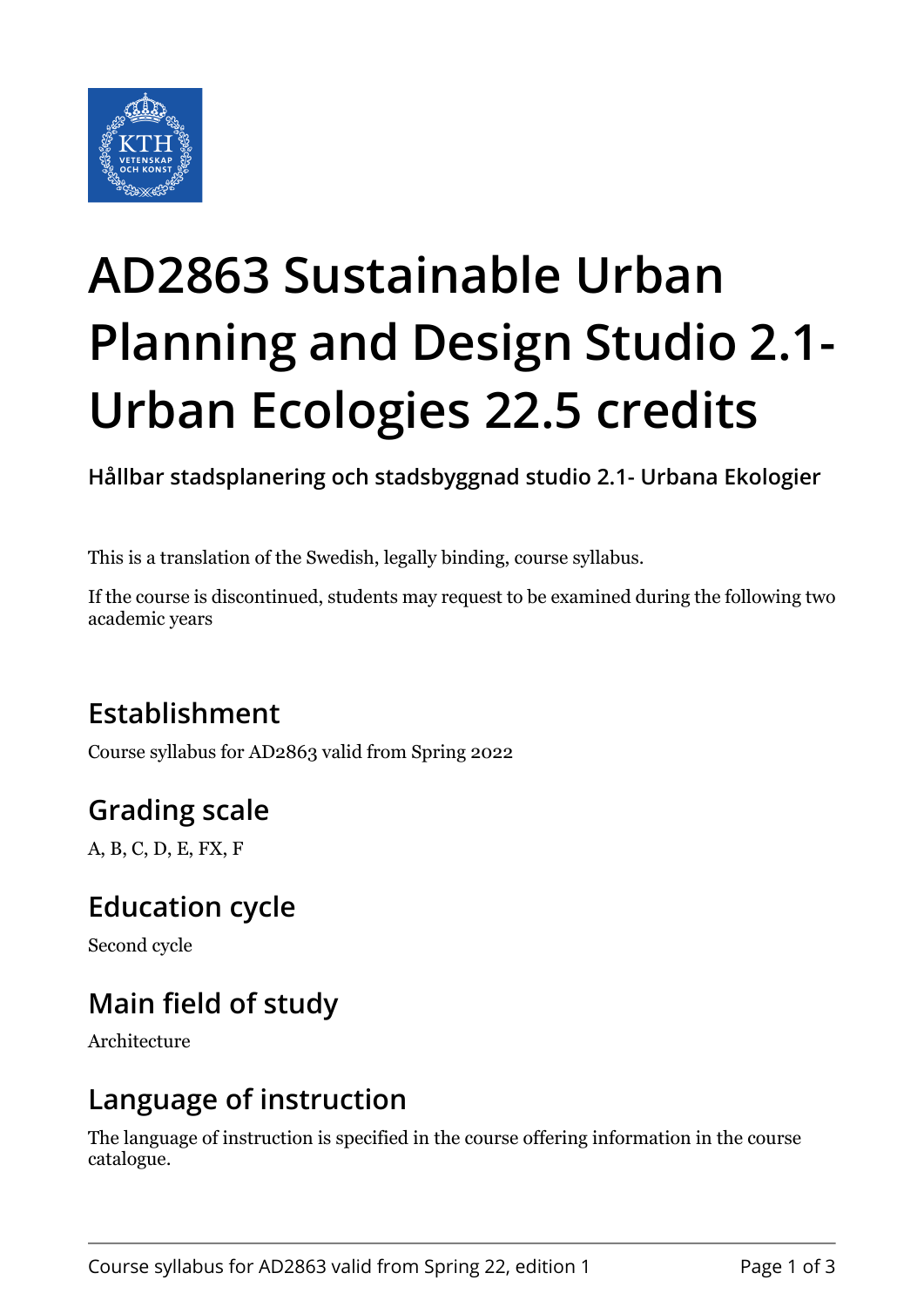### **Intended learning outcomes**

The aim of this studio-based course is to give a deeper knowledge of and ability to work with urban planning and design strategies, and establish a broad understanding of the complex economic, political, social, environmental, and physical forces that influence urban growth and development. The course will give participants an insight into the intricate dialogues around the problem formulation, research process, and design proposal on contemporary transformations of the urban environments. Students will be able to formulate a comprehensive proposal taking into consideration the complex ecological systems that play an important role in the definition of a territory, and will be able to work with non-human actors and perspectives as integrated aspects of their strategies.

#### **Course contents**

The studio-based course will give participants an insight into design strategies and processes for urban transformation. Participants will gain an understanding of discourses in urban planning and design in relationship to urban theory. The seminars will address representations of urban spaces, urban and architectural methods, strategies, and specific case studies. Developing knowledge through research and fieldwork, students will gain a broad understanding of the complex economic, political, social, environmental and physical forces that influence urban growth and development.

The project work will be directed towards tackling a complex social issue, such as social segregation, the relation between virtual and physical space, or the role of urban space in contemporary society. Students will be trained to develop concrete, functional and architecturally expressive solutions in response to that issue.

The learning methods will be field studies and research into various urban areas, within different environments, of a chosen city. Analysis will be performed through extended site observations, official aims documents, and archival research concerning technical/architectural drawings and historical documents. Emphasis will be placed on the ability to understand and describe the material and social conditions of existing urban spaces; such an ability is seen as a prerequisite for proposing transformed or new spatial organisation and design processes. Lectures, seminars and literature studies will run parallel to the design assignments, providing a theoretical or conceptual framework.

# **Specific prerequisites**

- Bachelor degree in architecture, landscape architecture, or urban planning and design.
- the previous study should include at least 30 ECTS in an art or design field.

In this interdisciplinary project, a number of places will be given to students from adjacent disciplines.

#### **Examination**

• PRO1 - Project, 8.5 credits, grading scale: A, B, C, D, E, FX, F